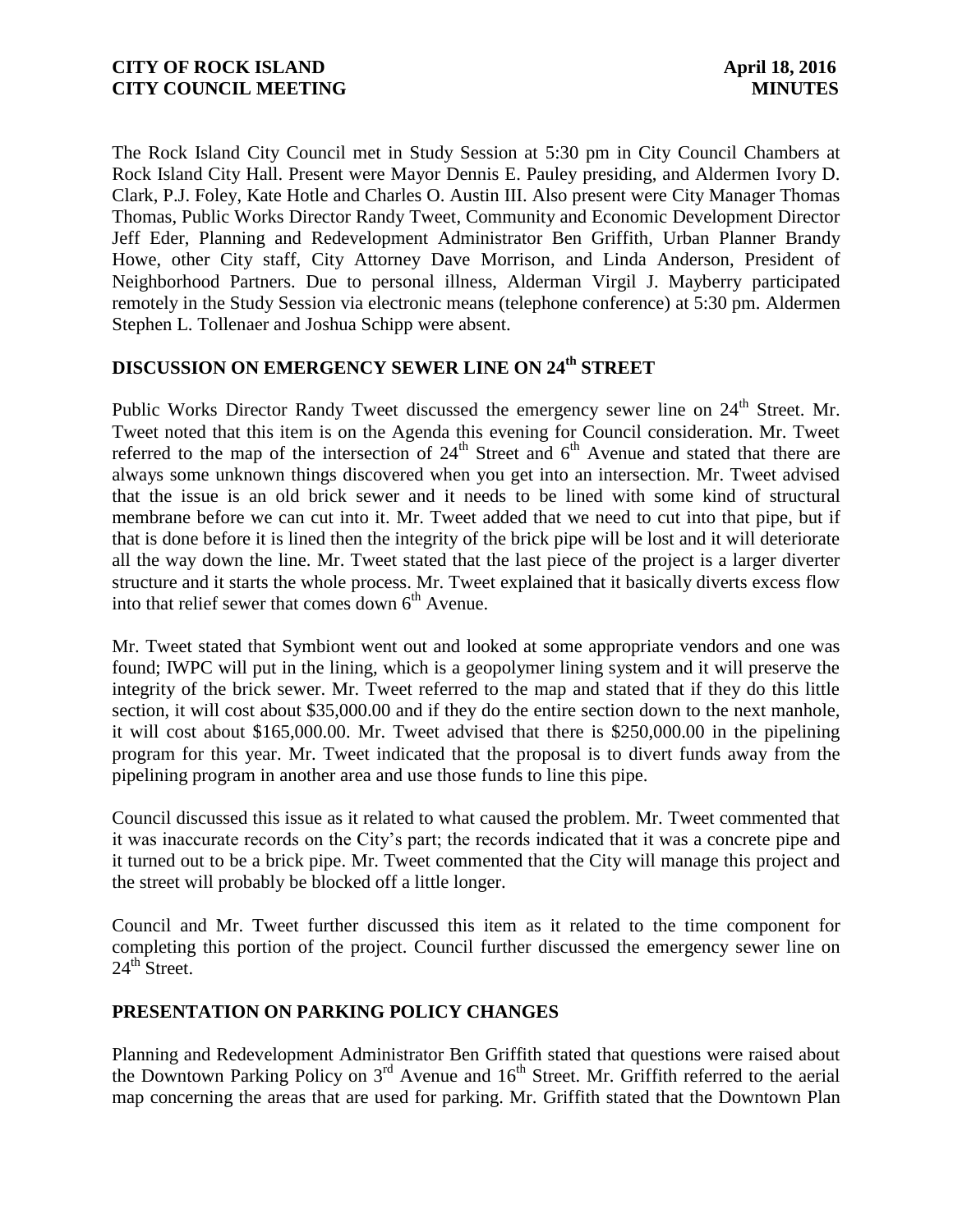was adopted about a year ago and parking was a big issue. Mr. Griffith added that it was determined there would be 30 minute parking at certain locations, everything else would be four hours and the parking ramp would open up for free parking seven days a week, 24 hours a day. Mr. Griffith commented that on January  $1<sup>st</sup>$  of this year, the parking changes were implemented; signs were placed at the appropriate areas and enforcement began.

Mr. Griffith explained that there were some issues with the 30 minute parking at the Rock Island County office building; there were a lot of handicapped and disabled individuals utilizing various services provided by the County. Mr. Griffith advised that staff addressed that issue by providing 100 courtesy passes, but they went through them quickly; it only lasted one month. Mr. Griffith stated that in the first quarter of 2015, there were 399 first time parking violations and in the first quarter of 2016, there were 543 first time parking violations. Mr. Griffith commented that even with having the four hour parking, there was an increase in parking violations. Council discussed this item.

Mr. Griffith recommended increasing the parking to two hours on  $3<sup>rd</sup>$  Avenue and  $16<sup>th</sup>$  Street to allow for parking for anyone visiting City Hall or the County building.

Council discussed Mr. Griffith's recommendation. Alderman Austin stated that before the change, the parking in front of City Hall and the County building was one hour, now it is being recommended for two hours. Alderman Austin further discussed this issue. Mr. Griffith indicated that currently, 30 minutes is posted and the folks at the County indicated that they would like for the time limit to be an hour.

Alderman Hotle stated that the Downtown Plan was worked on for over a year and there was ample opportunity for input for downtown parking. Alderman Hotle added that she did not support moving it back to two hours and she did not support changing any of it in general. Alderman Hotle firmly stated that it hasn't been but about four months since the changes were implemented; more time is needed for everyone to adjust to it. Alderman Hotle and Council further discussed this item as it related to time limits for parking.

Mayor Pauley advised that it was determined that 30 minutes is not enough time; too many people go in and find out that they are going to be there from 45 minutes to an hour. Mayor Pauley stated that he has received numerous complaints from people that received tickets in the 30 minute spots.

Alderman Foley suggested going back to the way it was; the one hour time limit was working. Alderman Foley reiterated to change it back to what it was and keep the rest of the Downtown the way it is.

Mayor Pauley commented that the other issue to consider is the fines; when the parking was changed, the fines were doubled. Council further discussed the parking time limits and parking violations.

Alderman Clark commented that he supported the one hour time limit.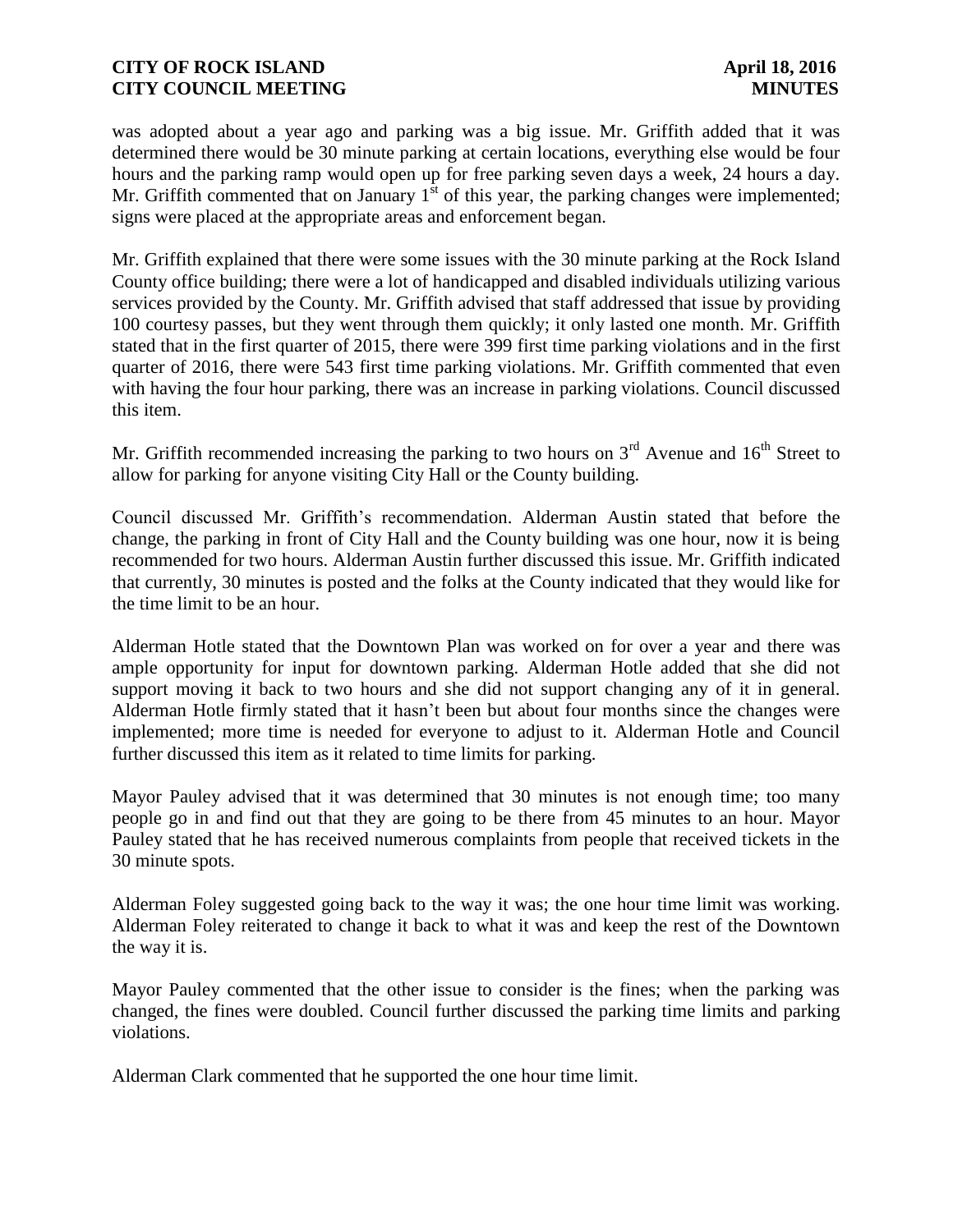Alderman Austin suggested one hour parking on the south side of  $3<sup>rd</sup>$  Avenue and on  $16<sup>th</sup>$  Street adjacent to City Hall and two hour parking on the north side of  $3<sup>rd</sup>$  Avenue opposite City Hall and the County office building. Alderman Austin stated that parking on  $3<sup>rd</sup>$  Avenue should go back to what it was. Council further discussed this item. Most Council members agreed with Alderman Austin's suggestion in regards to parking time limits.

After more Council discussion on the parking time limits and fines, it was determined to reduce the fine to \$10.00 for overtime parking in the 30 minute areas and for overtime parking in the one hour and two hour areas, and keep the \$20.00 fine for overtime parking in the four hour parking areas. After further discussion, Mayor Pauley requested that Mr. Griffith come back to Council with a recommendation on the parking time limits and fines.

# **DISCUSSION ON ITEP GRANT**

Urban Planner Brandy Howe stated that the ITEP (Illinois Transportation Enhancement Program) is a reimbursement program through the Illinois Department of Transportation (IDOT); it is funded by the Federal Government through the Fixing America's Surface Transportation Act (FAST). Ms. Howe indicated that the maximum program award is \$2 million dollars. Ms. Howe discussed eligible expenses, which included; Phase I and Phase II engineering, utility relocation and construction costs.

Ms. Howe explained that multiple project types are eligible, but the one that staff is seeking funding for is landscape/streetscape and other scenic beautification. Ms. Howe indicated that CED staff is proposing to submit an application for the  $2<sup>nd</sup>$  Avenue Woonerf project that was identified in the Downtown Plan. Ms. Howe added that it was a key project in the plan that was identified as something that should be implemented within one to five years of the plan's adoption.

Ms. Howe advised that the project meets the ITEP eligibility requirements and aligns with the eligible expenses. Ms. Howe further discussed this item. Ms. Howe commented that the project location includes  $2<sup>nd</sup>$  Avenue from 17<sup>th</sup> Street to 19<sup>th</sup> Street and 18<sup>th</sup> Street from 1<sup>st</sup> to  $2<sup>nd</sup>$  Avenue. Ms. Howe noted that the  $2<sup>nd</sup>$  Avenue portion was specifically outlined in the Downtown Plan.

Ms. Howe explained that a woonerf is a Dutch concept that translates into living streets; it is a shared transportation facility where pedestrians and cyclists share the streets with slow moving vehicles. Ms. Howe indicated that the outcome would be an attractive and vibrant streetscape that can host community events and outdoor seating, and additional foot traffic would provide more exposure for the businesses. Ms. Howe pointed out that a similar project was completed in Batavia, IL in 2013. Ms. Howe added that Batavia saw instant success with their reconstructed River Street. Ms. Howe commented that Batavia has had fewer commercial vacancies, more community events and virtually no safety issues.

Ms. Howe advised that in order to submit an application for ITEP funding, there needs to be a detailed cost estimate for the project's components; demonstrate project readiness with either conceptual design plans or Phase I engineering; public involvement; a resolution of government support is needed that indicates commitment to finance the 20% match; and two letters of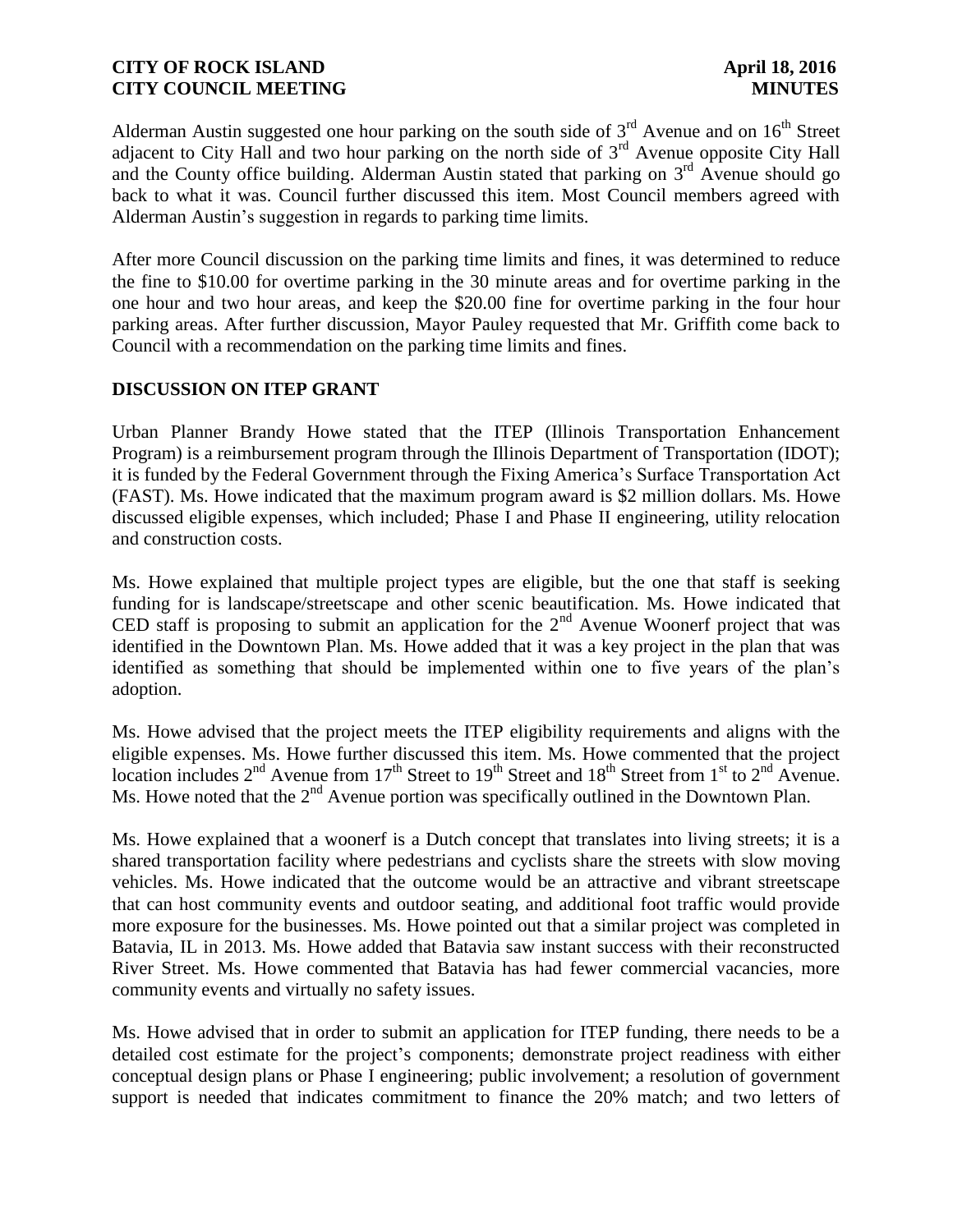support are needed. Council and Ms. Howe discussed the 20% match as it related to the total project cost. Council also discussed the project in reference to it being TIF eligible.

Ms. Howe stated that Shive-Hattery is willing to provide two different conceptual designs, which would include a full woonerf design and a modified design with parallel parking. Ms. Howe commented that the proposed fee for professional services from Shive-Hattery would be \$13,000.00. Ms. Howe stated that if Council wishes to move forward then this item will be on the May  $2<sup>nd</sup>$  Agenda. It was noted that the deadline for the application is June 17, 2016.

Council discussed this item. After discussion, it was a consensus among Council to move forward and bring this item back for the May  $2<sup>nd</sup>$  Agenda for consideration.

# **PRESENTATION ON NEIGHBORHOOD PARTNERS**

Linda Anderson, President of Neighborhood Partners presented an update to Council on Neighborhood Partners. Ms. Anderson discussed their accomplishments for this year. Various accomplishments discussed included; welcomed a new member neighborhood Centennial Park; reviewed and updated links on the Neighborhood Partner area of the City website; participated in planning and hosting Rock Island School District's  $1<sup>st</sup>$  annual back to school bash; and reestablished working relationship with Community Caring Conference. Next, Ms. Anderson discussed the challenges for Neighborhood Partners. The challenges Ms. Anderson discussed included; uncertainties about their organizational structure; members have been reluctant to invest time and energy when the future of their organization remains uncertain; and their goals and objectives were too ambitious.

Ms. Anderson stated that over the past year, Neighborhood Partners has narrowed their focus to leadership and school-community. Ms. Anderson offered that the committees are now operating under a new and stronger organizational structure. Ms. Anderson advised that they have elected a recorder who will take the minutes at their membership meetings and that recorder will provide the minutes to the secretary, which is the City liaison. Ms. Anderson added that by doing this, it will free up City staff time. Ms. Anderson commented that they have also renewed their commitment to strong, vibrant neighborhoods.

Ms. Anderson advised that neighborhood organizations serve to address issues that affect the neighborhood and they strengthen the sense of community among neighbors. Ms. Anderson commented that neighborhood organizations also provide a forum for neighbors to discuss their concerns and work on projects together to improve the safety, livability and beauty of the neighborhood. Ms. Anderson pointed out that Neighborhood Partners provide a coordinated partnership that builds strong relationships between neighborhoods and City government. Ms. Anderson added that Neighborhood Partners help to strengthen the relationship between neighborhoods and the schools that serve them. Ms. Anderson commented that Neighborhood Partners also encourages the formation of new neighborhood associations and helps to build capacity and leadership in existing neighborhood organizations.

Ms. Anderson discussed several proposed changes in membership that will result in a more focused and accomplished Neighborhood Partners. The proposed changes that Ms. Anderson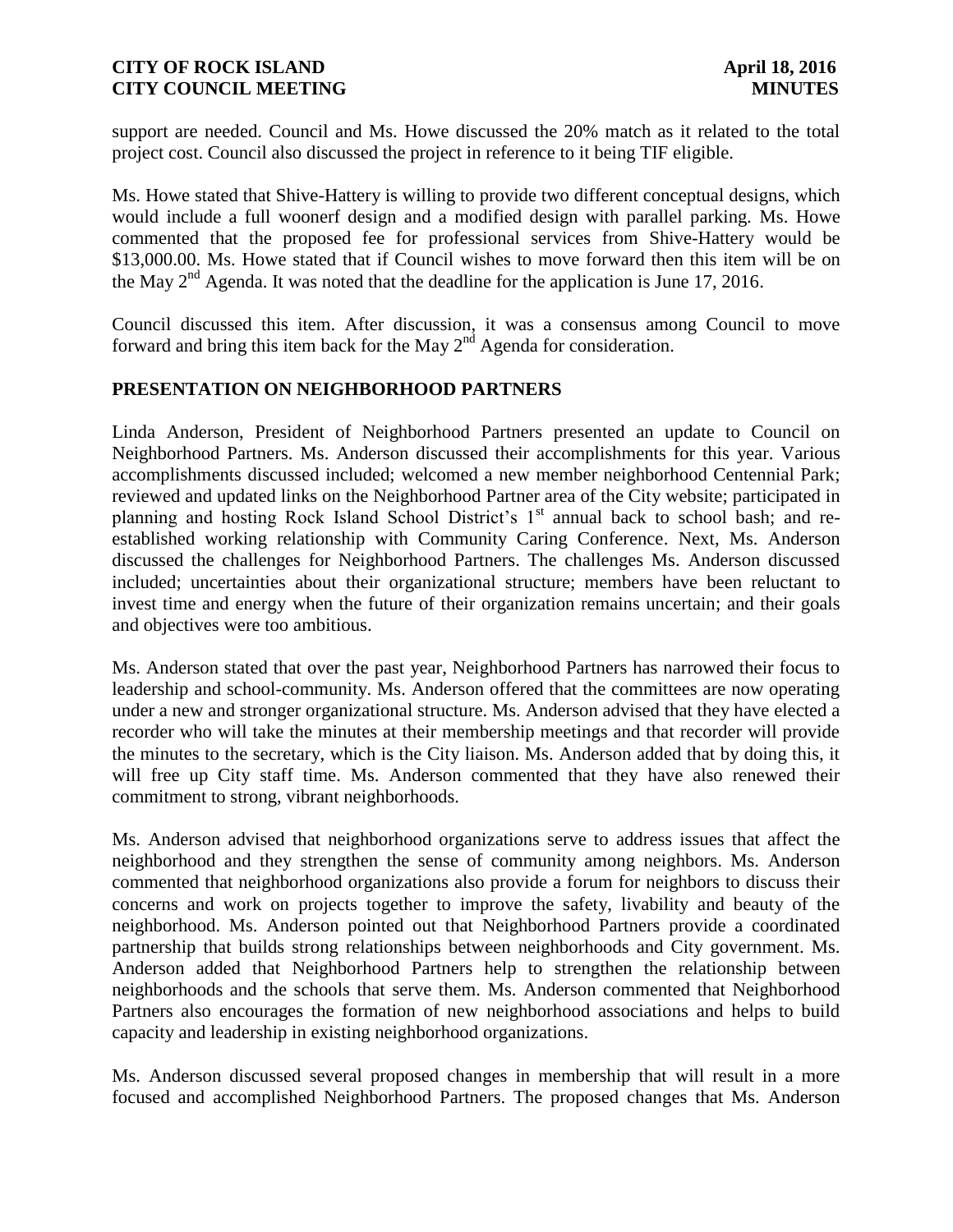discussed included; membership in the organization will be granted to official Rock Island neighborhood organizations, the Rock Island School District and the Community Caring Conference; each member will have one vote and will be responsible for appointing one delegate to serve on the Neighborhood Partners Board; each member may also appoint an alternate to serve as their voting representative in the absence of the delegate; the Neighborhood Partners Board may, at its discretion, appoint additional board members numbering no more than one-half of the number of member neighborhood organizations with half numbers rounded down; appointed members cannot live in a neighborhood that is currently a member neighborhood organization; they must be a Rock Island resident; the Neighborhood Partners Board will elect a president, vice president, and recorder; and the recorder will take meeting minutes, format them and provide them to the secretary. It was noted that the secretary will be the non-voting City liaison. Ms. Anderson also discussed standing committees as it related to leadership and schoolcommunity.

Ms. Anderson recommended that Council review and accept the proposed structural changes, so that it will allow Neighborhood Partners to draft new bylaws. Council discussed leadership capacity and the restructuring process for Neighborhood Partners. Council also discussed the process for Mayoral appointments. Council and Ms. Anderson further discussed the structure of the board as it related to the size of the board and whether or not Neighborhood Partners actually wants to be a City board and have City involvement at their meetings.

After more Council discussion, Mayor Pauley stated that he is hearing that Neighborhood Partners really wants to be a private organization that has the flexibility to move around and appoint who they want and when they want, but they also want City involvement in which appointments would not be made by the City. Mayor Pauley further stated that if Neighborhood Partners has City involvement, there has to be a quorum at the meetings because the City cannot be involved in any kind of meeting that does not have a quorum.

Ms. Anderson and Council discussed the current bylaws. Ms. Anderson commented that it is difficult for them to make a quorum. Ms. Anderson requested another two months to work with City staff and figure out exactly what the changes would be. Ms. Anderson stated that she doesn't want the organization to disband in order to make the changes. After more discussion, it was a consensus among Council to allow Neighborhood Partners to work through the process for six months to determine what the changes would be.

### **ADJOURNMENT**

A motion made by Alderman Clark and seconded by Alderman Hotle to adjourn the meeting carried by the following Aye and No vote. Those voting Aye being; Alderman Clark, Alderman Mayberry, Alderman Foley, Alderman Hotle and Alderman Austin; those voting No, none. The meeting was adjourned at 6:35 pm.

\_\_\_\_\_\_\_\_\_\_\_\_\_\_\_\_\_\_\_\_\_\_\_\_ Aleisha L. Patchin, City Clerk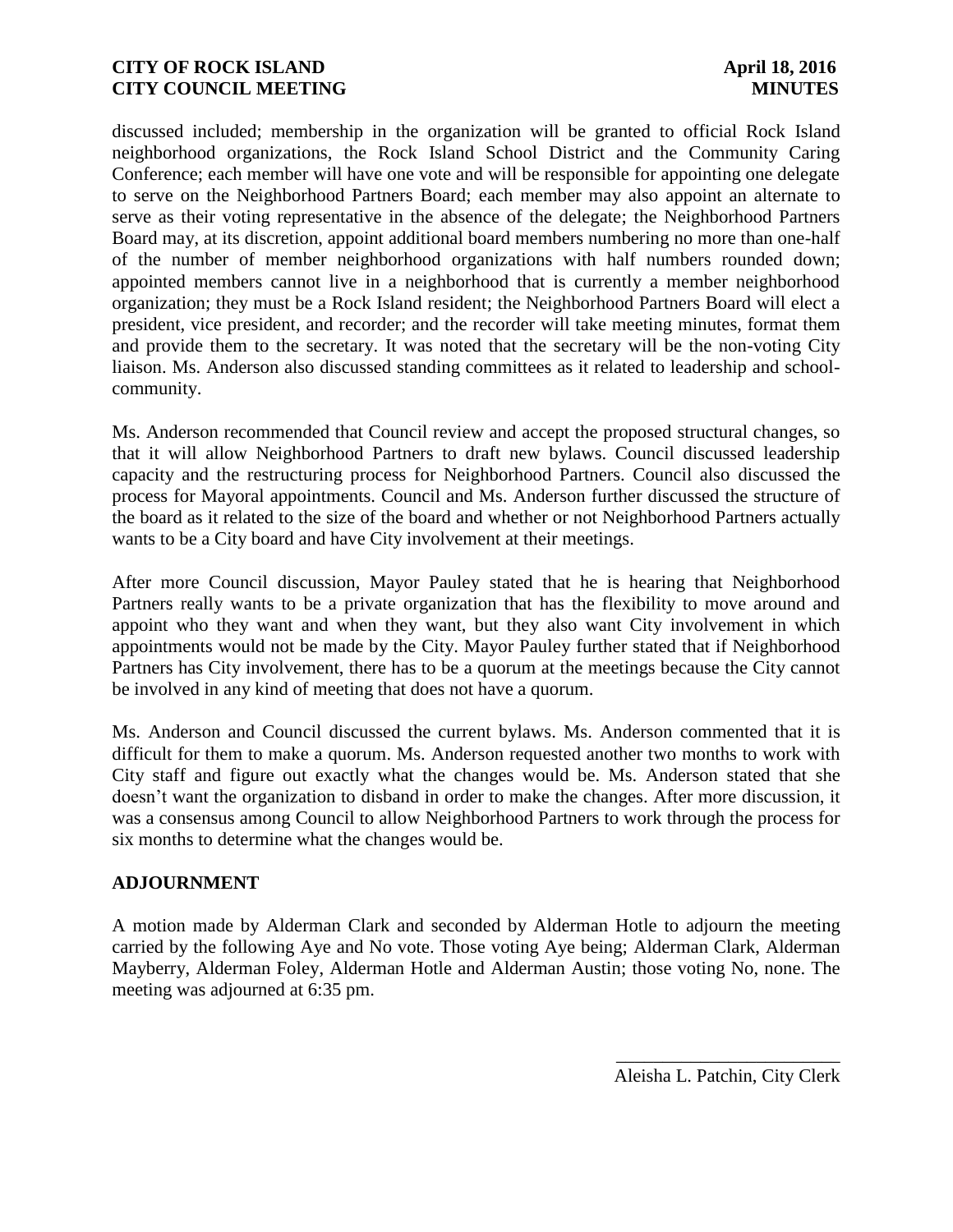Rock Island City Council met in regular session at 6:45 pm in Council Chambers of Rock Island City Hall. Present were Mayor Dennis E. Pauley presiding, and Aldermen Ivory D. Clark, P.J. Foley, Stephen L. Tollenaer, Kate Hotle, Joshua Schipp and Charles O. Austin III. Also present were City Manager Thomas Thomas and City Attorney Dave Morrison. Alderman Virgil J. Mayberry attended and participated remotely in the meeting via electronic means (telephone conference).

Introductory Proceedings

Mayor Pauley called the meeting to order.

Mayor Pauley advised that Alderman Mayberry notified the City through Aleisha Patchin, City Clerk that he would not be physically present for the meeting tonight due to personal illness and made a request to participate remotely per City ordinance. Mayor Pauley then inquired as to whether there was a motion to allow Alderman Mayberry to participate in the Council meeting remotely.

It was moved by Alderman Foley and seconded by Alderman Austin to allow Alderman Mayberry to participate in the Council meeting remotely. The motion carried by the following Aye and No vote; those voting Aye being; Alderman Clark, Alderman Foley, Alderman Tollenaer, Alderman Hotle, Alderman Schipp and Alderman Austin; those voting No, none.

At this time, the roll was called and Mayor Pauley led in the Pledge of Allegiance. Alderman Mayberry gave the Invocation.

Agenda Item #5 **Minutes of the meeting of April 11, 2016.** 

A motion was made by Alderman Austin and seconded by Alderman Foley to approve the Minutes of the meeting of April 11, 2016 as printed. The motion carried by the following Aye and No vote; those voting Aye being; Alderman Clark, Alderman Mayberry, Alderman Foley, Alderman Tollenaer, Alderman Hotle, Alderman Schipp and Alderman Austin; those voting No, none.

### Agenda Item #6 **Update Rock Island by Mayor Pauley.**

Mayor Pauley stated that the Martin Luther King, Jr. Community Center's A.C.T.I.V.E. Club is hosting their annual fashion show on Sunday, May 1, 2016 from 4:30 pm to 6:30 pm. Mayor Pauley added that this year's theme is Blings and Blossoms. Adult tickets are \$5.00 and children under 12 years are \$3.00. Please join us for fashion, fun and refreshments at the Ida Robinson Banquet Room located at 630 Martin Luther King Jr. Drive. For more information, please call (309) 732-2999.

Browse over 6,500 square feet of clothes, toys, dishes, furniture, trinkets and more at the Rock Island Parks & Recreation Spring Community Garage Sale on Saturday, April 23, 2016 at Upper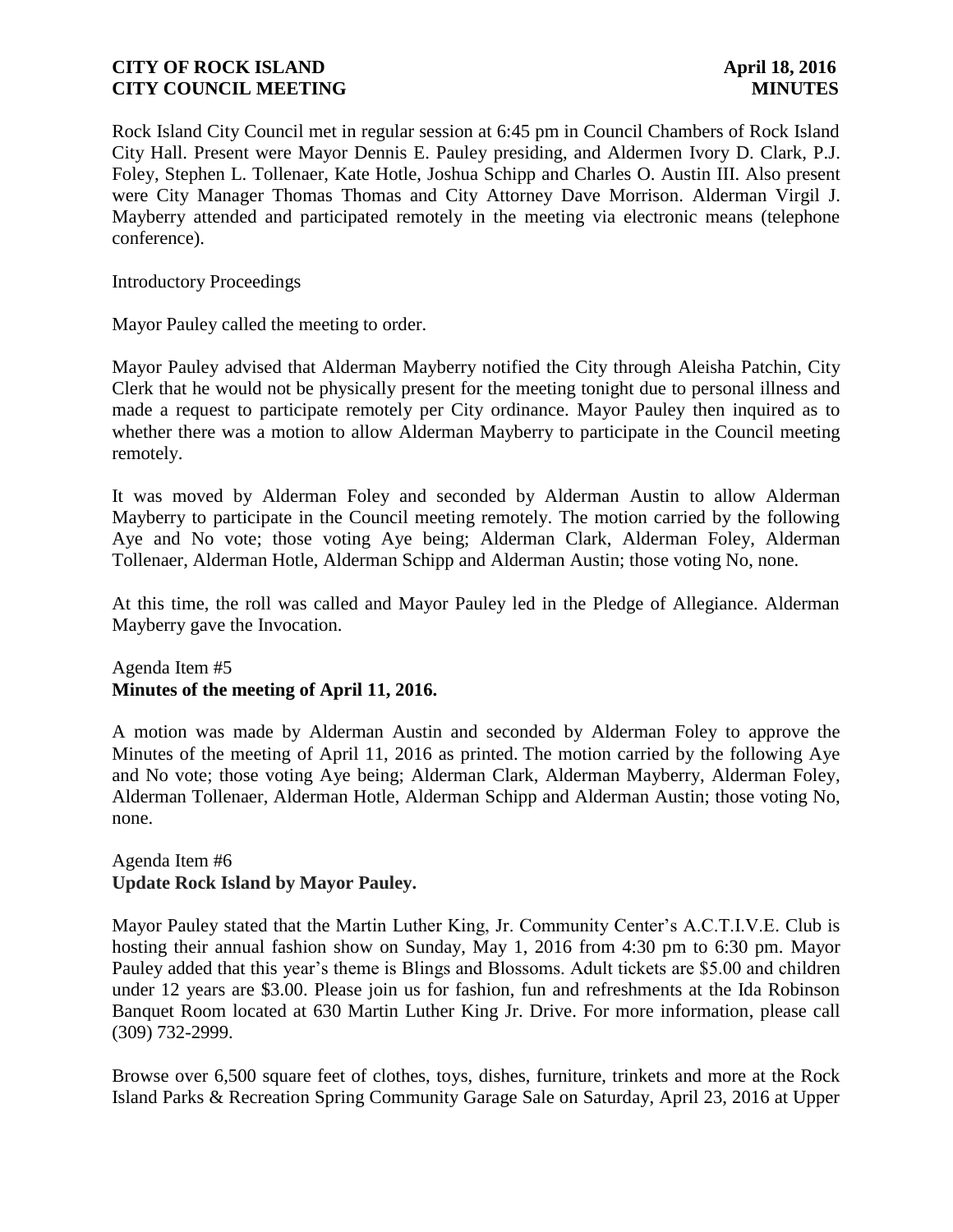Longview Park. Shop the sale from 8:00 am to 2:00 pm and stop for a bite from Hy-Vee grill. Mayor Pauley stated that for more information, call (309) 732-7275.

Mayor Pauley advised that the annual Stroll through Springtime will take place at Black Hawk State Historic Park in Rock Island on Saturday, April 30, 2016 from 7:00 am to noon. All events are free and participants can come for any or all events. Mayor Pauley stated that birds will be the focus of groups from 7:00 am to 9:00 am. From 9:00 am to 10:00 am, people will move into the Lodge for refreshments and a short program. Then at 10:00 am, small groups will observe and identify wild flowers. No advanced registration is needed, but for more information, call (309) 788-9536.

Mayor Pauley offered that enrollment is now open for free Rock Island Library summer learning programs for children. The Mayor added that there are different programs ranging from math, art and reading for children in grades K through  $8<sup>th</sup>$ . Enrollment is open to the public but space is limited. To sign up, visit the library website or call the Children's Room at (309) 732-7360.

# Agenda Item #7 **Proclamation declaring Saturday, April 23, 2016 as Pastor Richard Barriger Day.**

Mayor Pauley inquired upon Police Chief Jeff VenHuizen to explain what the duties of a Chaplain are for the Police Department.

Chief VenHuizen advised that the Rock Island Police Department Chaplain program is an all volunteer program in which the pastors that go through the process are asked to assist the Police Department in a variety of functions; they serve the Police Department in ceremonial functions; they are liaisons to the community; and they also help the Police Department in family crisis situations. Chief VenHuizen pointed out that the biggest contribution that he has seen is the assistance they provide to officers that are going through their own type of crisis. Police Chief VenHuizen advised that Pastor Richard Barriger has served the Rock Island Police Department as a Chaplain for 13 years and he is the longest serving Chaplain of the program. Chief VenHuizen further discussed Pastor Barriger's service as Chaplain.

Mayor Pauley then read the proclamation. Pastor Barriger accepted the proclamation. Pastor Barriger thanked Council, Mayor Pauley and Chief VenHuizen. Pastor Barriger stated that it has been a privilege to be part of the community and to serve with the Rock Island Police Department and to be a part of the City in many different facets.

# Agenda Item #8

### **Proclamation declaring Saturday, April 30, 2016 as Keep Rock Island Beautiful Day.**

Mayor Pauley read the proclamation. Paul Hansen, Executive Director of Keep Rock Island Beautiful thanked the Mayor and Council for the proclamation. Mr. Hansen thanked the City and the citizens for their continued support in helping to keep the areas beautiful and litter free. Mr. Hansen indicated that there will be an evasive species at Blackhawk Park on May  $7<sup>th</sup>$  and monthly, there are different cleanups throughout the City.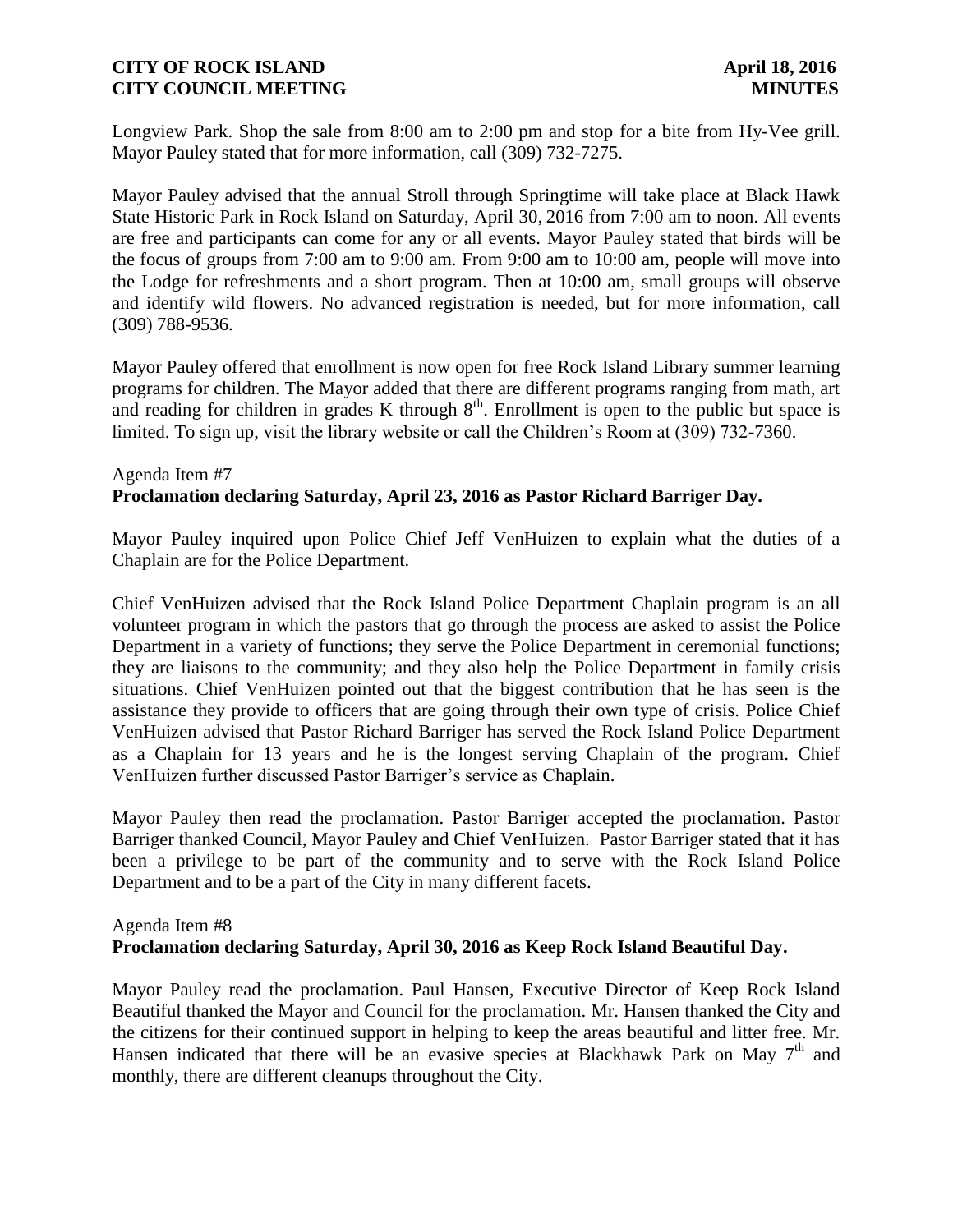### Agenda Item #9

### **Proclamation declaring the month of May, 2016 as Motorcycle Awareness Month.**

Mayor Pauley read the proclamation. Edna Sowards from A.B.A.T.E. of Illinois, Inc. accepted the proclamation. Ms. Sowards thanked Council for the proclamation and encouraged everyone to keep an eye out for motorcycles.

#### Agenda Item #10

# **Public Hearing on a request from Gurlen Kaur (owner) of 2nd Avenue Market LLC doing business as District Grocery for a waiver of the signature requirement to secure a liquor license at 1726 2nd Avenue.**

Mayor Pauley closed the regular meeting at 6:57 pm and opened a Public Hearing on a request from Gurlen Kaur (owner) of 2<sup>nd</sup> Avenue Market LLC doing business as District Grocery for a waiver of the signature requirement to secure a liquor license at 1726  $2<sup>nd</sup>$  Avenue.

Pat Condon on behalf of Gurlen Kaur stepped forward. Mr. Condon stated that he is the general contractor who is doing the work at the store to facilitate the completion and opening. Mr. Condon added that they would appreciate Council's approval.

Mayor Pauley inquired as to whether Mr. Kaur was at the meeting. Mr. Condon stated yes. It was noted that Mr. Kaur's language is a little broken and he preferred that Mr. Condon speak on his behalf if Council had questions.

Alderman Austin inquired as to whether Mayor Pauley (Liquor Commissioner) was good with this item. Mayor Pauley stated that there is just one signature needed, but it is a City signature.

Alderman Foley inquired as to whether everyone else has signed the petition. Mayor Pauley stated that everyone has signed. Mayor Pauley explained that a public hearing was held a little over a year ago on this item and they were given six months to open; that never happened, so they had to reapply. Mayor Pauley advised that if this item is approved tonight, they will be given two months to open and if that doesn't happen, they will have to reapply again. The Mayor commented that it is fairly expensive every time you have to apply.

Alderman Foley inquired about the timeline in terms of when the construction would be completed. Mr. Condon stated that he hoped it would be done in 30 days. Mr. Condon explained that they had setbacks with the structure that the facility is in; there were plumbing breaks up above in the office building.

Mayor Pauley stated that the license would not be issued until everything passes inspection.

Alderman Hotle inquired as to whether they would be done in two months. Mr. Condon stated yes, he was confident that it would be done in two months.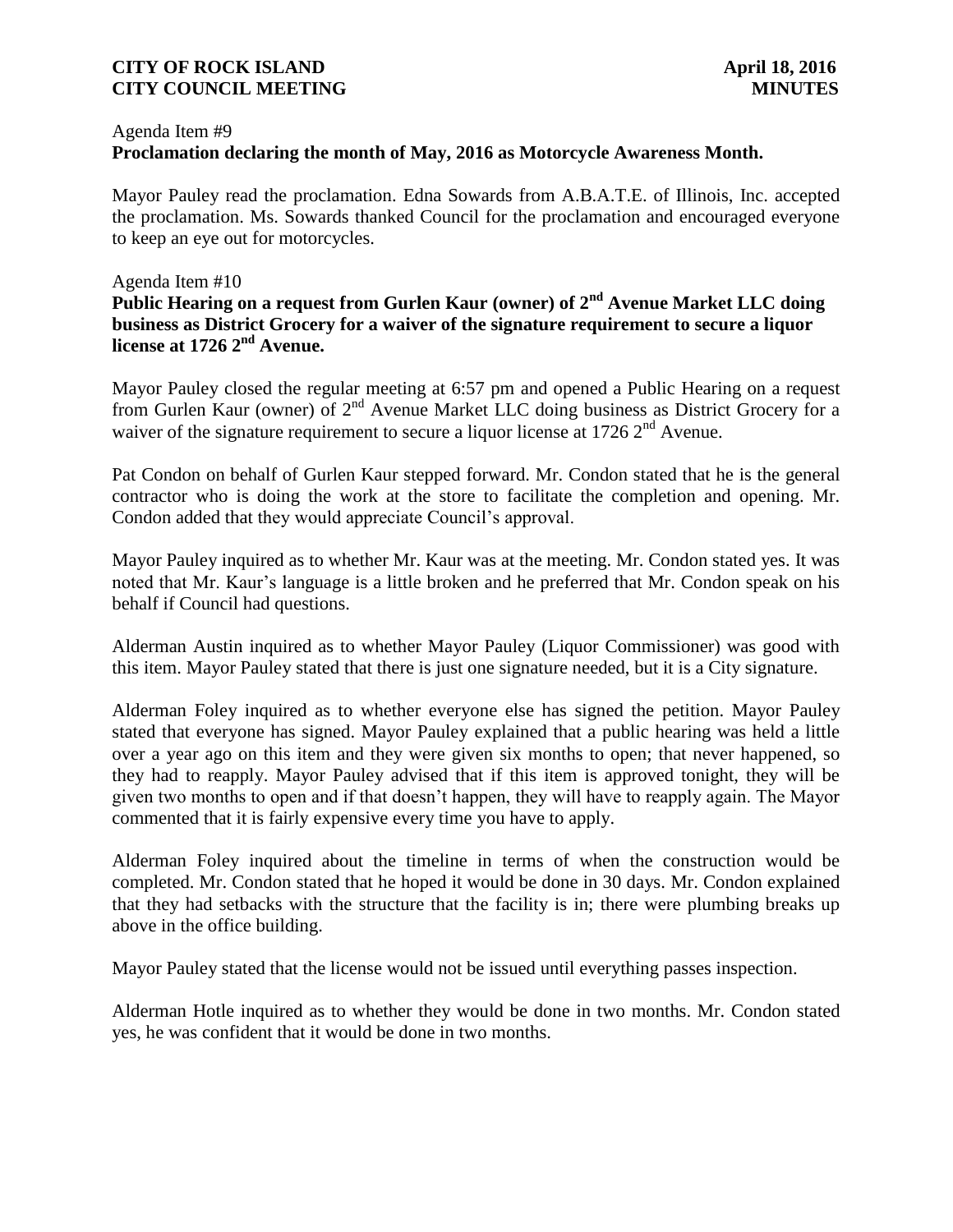Mayor Pauley inquired as to whether there was anyone that wished to speak in favor of the waiver of the signature requirement for a liquor license at 1726  $2<sup>nd</sup>$  Avenue. No one stepped forward.

Mayor Pauley then inquired as to whether there was anyone who wished to speak in opposition to the waiver of the signature requirement for a liquor license at 1726  $2<sup>nd</sup>$  Avenue. No one stepped forward.

With no persons present to speak in favor of or in opposition to the waiver of the signature requirement for a liquor license at 1726 2<sup>nd</sup> Avenue, Mayor Pauley closed the Public Hearing and reconvened the regular meeting at 7:02 pm.

It was moved by Alderman Hotle and seconded by Alderman Foley to recommend to the Mayor/Liquor Commissioner to waive the signature requirement as requested and approve the liquor license.

Discussion followed. Alderman Hotle stated that it has been kind of a rough process. Alderman Hotle added that the Mayor does an excellent job of reviewing these applications. Alderman Hotle stated that the two month guidelines that were given are reasonable. Alderman Hotle added that she hoped they can get everything done and up and running within the time limit.

After discussion, the motion carried by the following Aye and No vote; those voting Aye being; Alderman Clark, Alderman Mayberry, Alderman Foley, Alderman Tollenaer, Alderman Hotle, Alderman Schipp and Alderman Austin; those voting No, none.

#### Agenda Item #11

# **A Special Ordinance providing for the donation of City-owned property at 2101 11th Street and 2117 11th Street to B & H Real Estate Ventures LLC (Pawn King).**

It was moved by Alderman Foley and seconded by Alderman Hotle to consider, suspend the rules and pass the ordinance. The motion carried by the following Aye and No vote; those voting Aye being; Alderman Clark, Alderman Mayberry, Alderman Foley, Alderman Tollenaer, Alderman Hotle, Alderman Schipp and Alderman Austin; those voting No, none.

Agenda Item #12

# **A Special Ordinance amending Chapter 8, Article VII, Division 6 - Prohibited Activities, Sec. 8-234 - Specified of the Code of Ordinances as it relates to the Great River Plaza**.

Alderman Hotle moved and Alderman Clark seconded to consider, suspend the rules and pass the ordinance. The motion carried by the following Aye and No vote; those voting Aye being; Alderman Clark, Alderman Mayberry, Alderman Foley, Alderman Tollenaer, Alderman Hotle, Alderman Schipp and Alderman Austin; those voting No, none.

### Agenda Item #13

**A Special Ordinance amending Chapter 10, Article VI, Sec. 10-107.11 to the penalty provisions of the Code of Ordinances for violations of Chapter 8, Article VII, Division 6 -**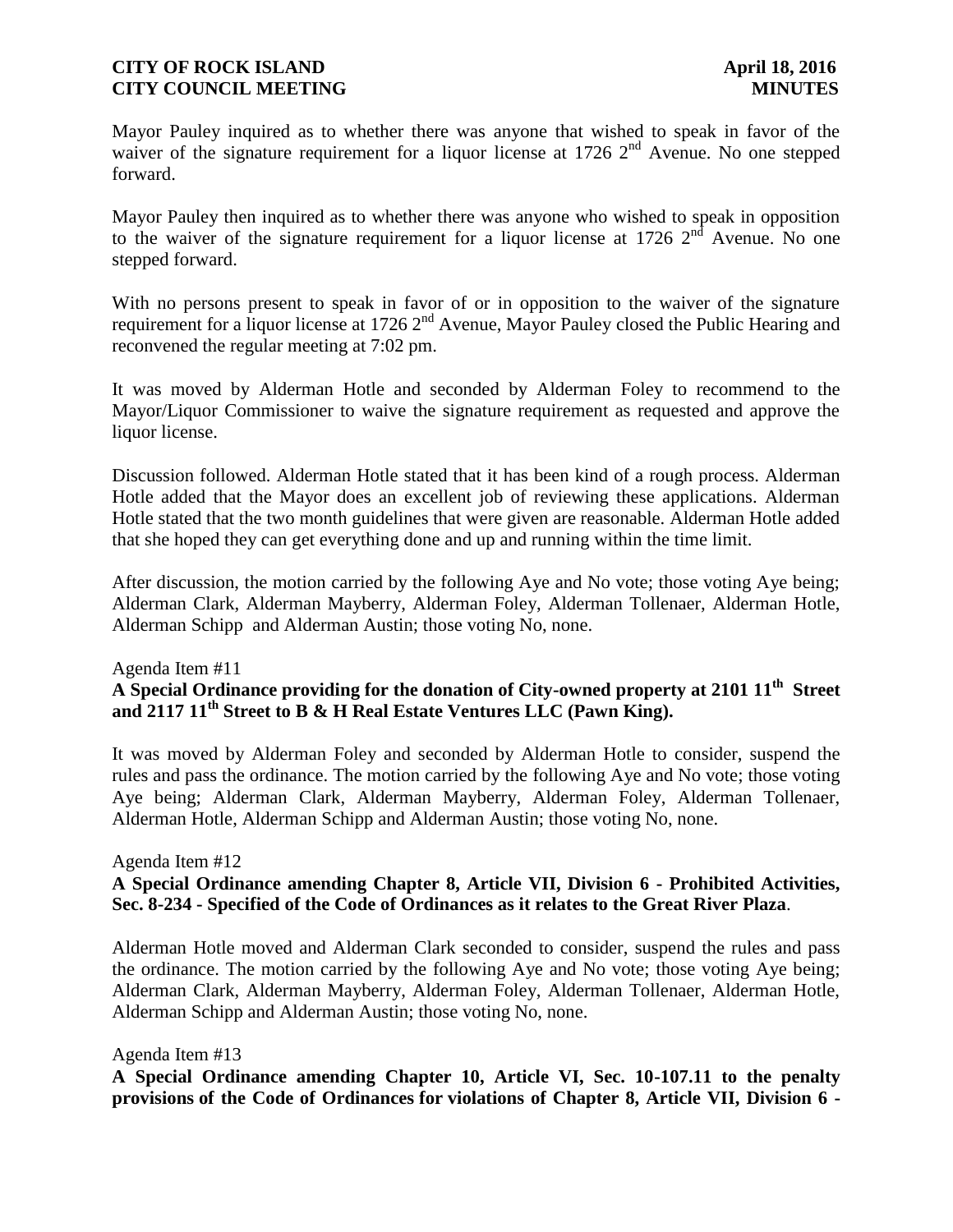### **Prohibited Activities, Sec. 8-234 - Specified as it relates to the Great River Plaza so that the penalty provision reflects the changes to the new Plaza ordinance as modified**.

It was moved by Alderman Hotle and seconded by Alderman Foley to consider, suspend the rules and pass the ordinance. The motion carried by the following Aye and No vote; those voting Aye being; Alderman Clark, Alderman Mayberry, Alderman Foley, Alderman Tollenaer, Alderman Hotle, Alderman Schipp and Alderman Austin; those voting No, none.

# Agenda Item #14 **CLAIMS**

It was moved by Alderman Austin and seconded by Alderman Schipp to accept the following reports and authorize payments as recommended. The motion carried by the following Aye and No vote; those voting Aye being; Alderman Clark, Alderman Mayberry, Alderman Foley, Alderman Tollenaer, Alderman Hotle, Alderman Schipp and Alderman Austin; those voting No, none.

a. Report from the Information Technology Department regarding payment in the amount of \$18,127.00 to System Innovators for the iNovah System annual update and support maintenance for the centralized cash receipting system.

b. Report from the Public Works Department regarding payment #4 and Final in the amount of \$35,345.18 to Centennial Contractors of the Quad Cities for services provided for the  $20<sup>th</sup>$  Avenue Resurfacing:  $27<sup>th</sup>$  Street to  $30<sup>th</sup>$  Street project.

c. Report from the Public Works Department regarding payment #8 in the amount of \$183,243.10 to Centennial Contractors of the Quad Cities, Inc. for services provided for the 2015/2016 Sidewalk and Pavement Patching Program projects.

Agenda Item #15

# **Claims for the week of April 8 through April 14 in the amount of \$1,107,987.66 and payroll for the weeks of March 28 through April 10 in the amount of \$1,408,112.33.**

Alderman Foley moved and Alderman Clark seconded to allow the claims and payroll. The motion carried by the following Aye and No vote; those voting Aye being; Alderman Clark, Alderman Mayberry, Alderman Foley, Alderman Tollenaer, Alderman Hotle, Alderman Schipp and Alderman Austin; those voting No, none.

# Agenda Item #16 **Purchase Card Claims for the month of March in the amount of \$56,331.48.**

It was moved by Alderman Austin and seconded by Alderman Hotle to approve the purchase card claims. The motion carried by the following Aye and No vote; those voting Aye being; Alderman Clark, Alderman Mayberry, Alderman Foley, Alderman Tollenaer, Alderman Hotle, Alderman Schipp and Alderman Austin; those voting No, none.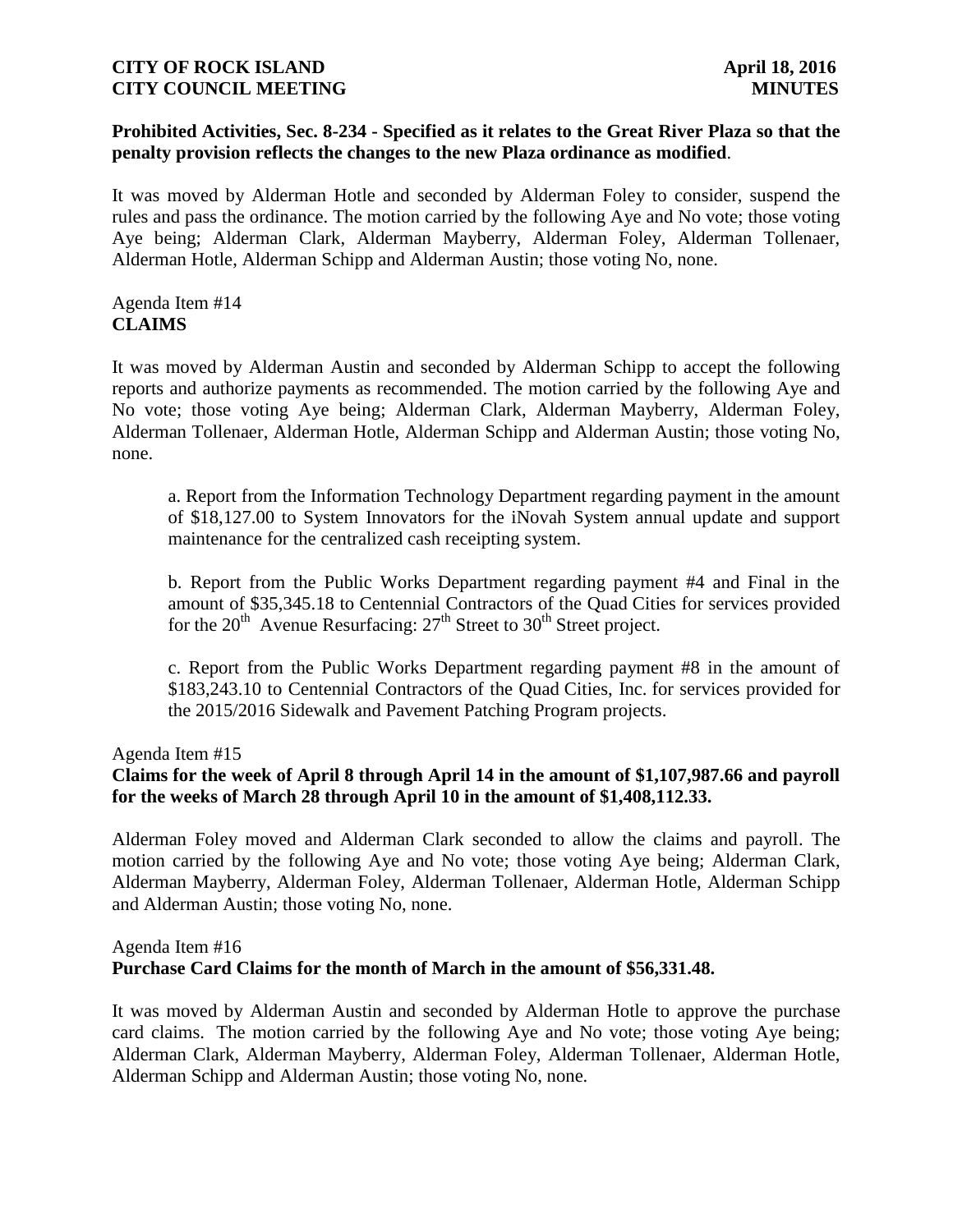#### Agenda Item #17

# **Report from the Public Works Department regarding bids for the Sunset Marina 300 Dock gangway truss, recommending the bid be awarded to Sunflower Enterprises in the amount of \$11,100.00.**

Alderman Clark moved and Alderman Mayberry seconded to award the bid as recommended and authorize the City Manager to execute the contract documents.

Discussion followed. Alderman Schipp inquired upon Public Works Director Randy Tweet for a general update on the Marina. Mr. Tweet advised that there are no updates other than what was given to Council last fall.

Alderman Schipp inquired about the expected occupancy for this year. Mr. Tweet stated that they are at 36% or 37%, which is slightly lower than last year; they are down six boaters, but the season is just starting.

After discussion, the motion carried by the following Aye and No vote; those voting Aye being; Alderman Clark, Alderman Mayberry, Alderman Foley, Alderman Tollenaer, Alderman Hotle, Alderman Schipp and Alderman Austin; those voting No, none.

#### Agenda Item #18

# **Report from the Public Works Department regarding bids for 45th Street Reconstruction from 23rd Avenue to 24th Avenue, recommending the bid be awarded to Centennial Contractors of the Quad Cities, Inc. in the amount of \$298,846.43**.

It was moved by Alderman Foley and seconded by Alderman Schipp to award the bid as recommended and authorize the City Manager to execute the contract documents. The motion carried by the following Aye and No vote; those voting Aye being; Alderman Clark, Alderman Mayberry, Alderman Foley, Alderman Tollenaer, Alderman Hotle, Alderman Schipp and Alderman Austin; those voting No, none.

#### Agenda Item #19

**Report from the Public Works Department regarding a proposal from IWPC for rehabilitation/lining services for approximately 320 feet of the existing 54" diameter brick sewer located along 24th Street between 5 ½ Avenue and 6th Avenue in the amount of \$167,400.00.**

Alderman Hotle moved and Alderman Schipp seconded to approve the proposal as recommended and authorize the City Manager to execute the contract documents.

Discussion followed. Alderman Hotle inquired upon Public Works Director Randy Tweet to explain this item.

Mr. Tweet stated that the final phase of the  $6<sup>th</sup>$  Avenue project, which is the large diameter storm sewer that the City has been installing for the last year or so, is the connection at  $24<sup>th</sup>$  Street. Mr. Tweet advised that upon excavation, it was realized that the sewer needed to be lined. Mr. Tweet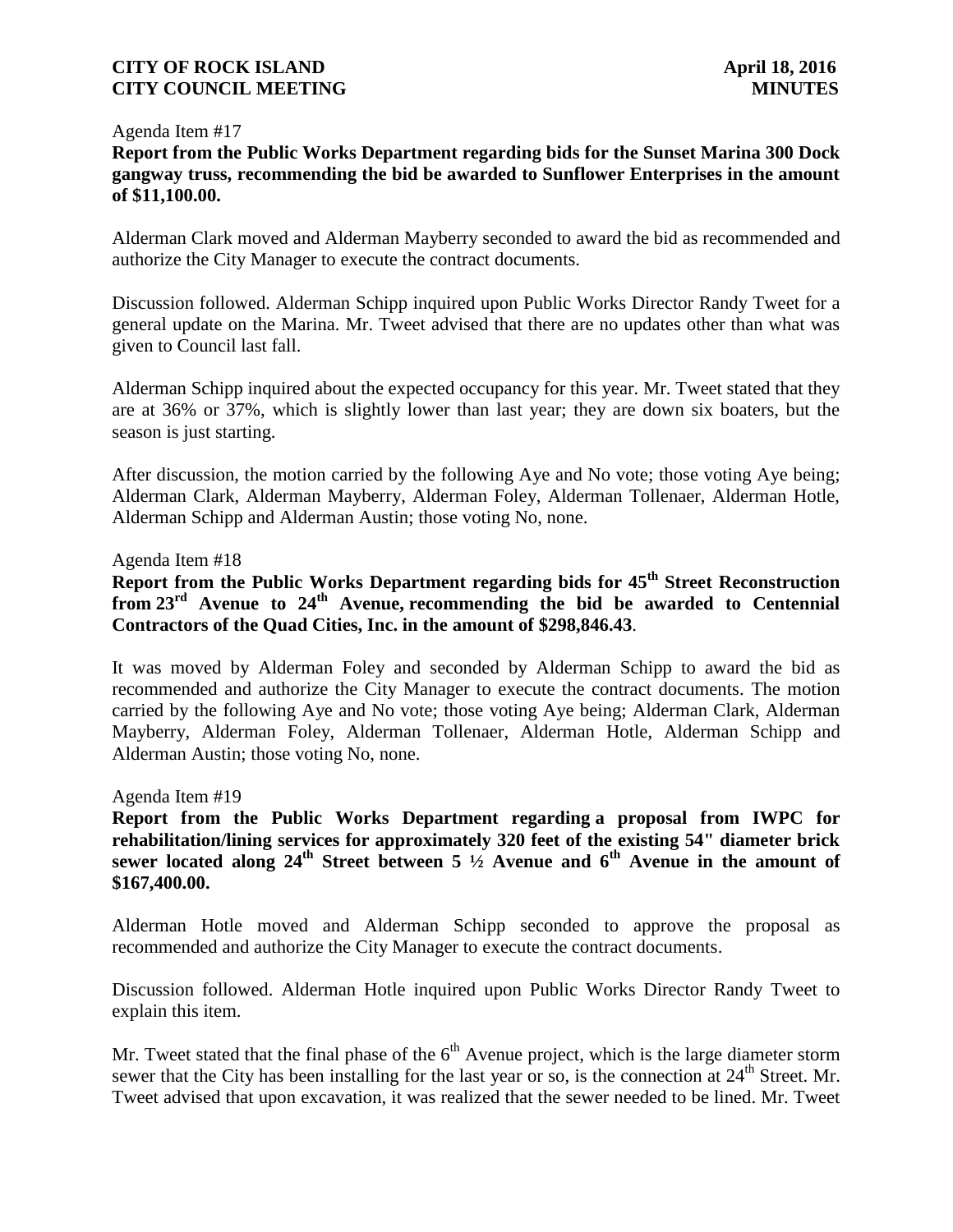added that this is a lining company that will come in and actually do that lining, which will then offer that sewer structural integrity so that when it is cut into, it will not collapse. Mr. Tweet explained that this is a lining program that is done every year and those funds will be used for lining the 300 foot section of sewer. Mr. Tweet noted that it will not increase the cost of the project; funds will be used that are already budgeted for sewer lining this year. Council and Mr. Tweet further discussed this item.

After discussion, the motion carried by the following Aye and No vote; those voting Aye being; Alderman Clark, Alderman Mayberry, Alderman Foley, Alderman Tollenaer, Alderman Hotle, Alderman Schipp and Alderman Austin; those voting No, none.

#### Agenda Item #20

**Report from the Public Works Department regarding the 2016 Asphalt Street Milling & Patching Program project 2434 maintenance contract, recommending to extend the 2015 maintenance contract with Tri City Blacktop, Inc. in order to perform the required maintenance through 2016.**

Alderman Clark moved and Alderman Schipp seconded to approve the extension as recommended. The motion carried by the following Aye and No vote; those voting Aye being; Alderman Clark, Alderman Mayberry, Alderman Foley, Alderman Tollenaer, Alderman Hotle, Alderman Schipp and Alderman Austin; those voting No, none.

Agenda Item #21

# **Report from the Community and Economic Development Department regarding the renewal of a one year retail consulting contract with Retail Attractions in the amount of \$3,000.00 per month**.

It was moved by Alderman Foley and seconded by Alderman Hotle to approve the contract as recommended, authorize the City Manager to execute the contract documents and allow for minor attorney modifications.

Discussion followed. Alderman Hotle stated that this was approved last year and it was a little bit of a controversial move and a lot of people questioned it. Alderman Hotle stated that there was a study session last week on this item and Council was updated on what this group has done for the City. Alderman Hotle noted that things take time; we have to be patient. Alderman Hotle stated that she was committed to continue on with this for another year.

Alderman Tollenaer stated that he would not support this item. Alderman Tollenaer advised that you pay somebody for a 12 month contract and they accomplish virtually no economic development; it is a waste of money.

Alderman Schipp stated that sometimes, you don't get to see the value from being part of an organization or paying the fees for this type of service; sometimes, there are bitter pills that have to be swallowed in trying to get economic development to come to town. Alderman Schipp commented that those who are succeeding in getting businesses to come to their towns are playing the game. Alderman Schipp added that you have to bring the people who have the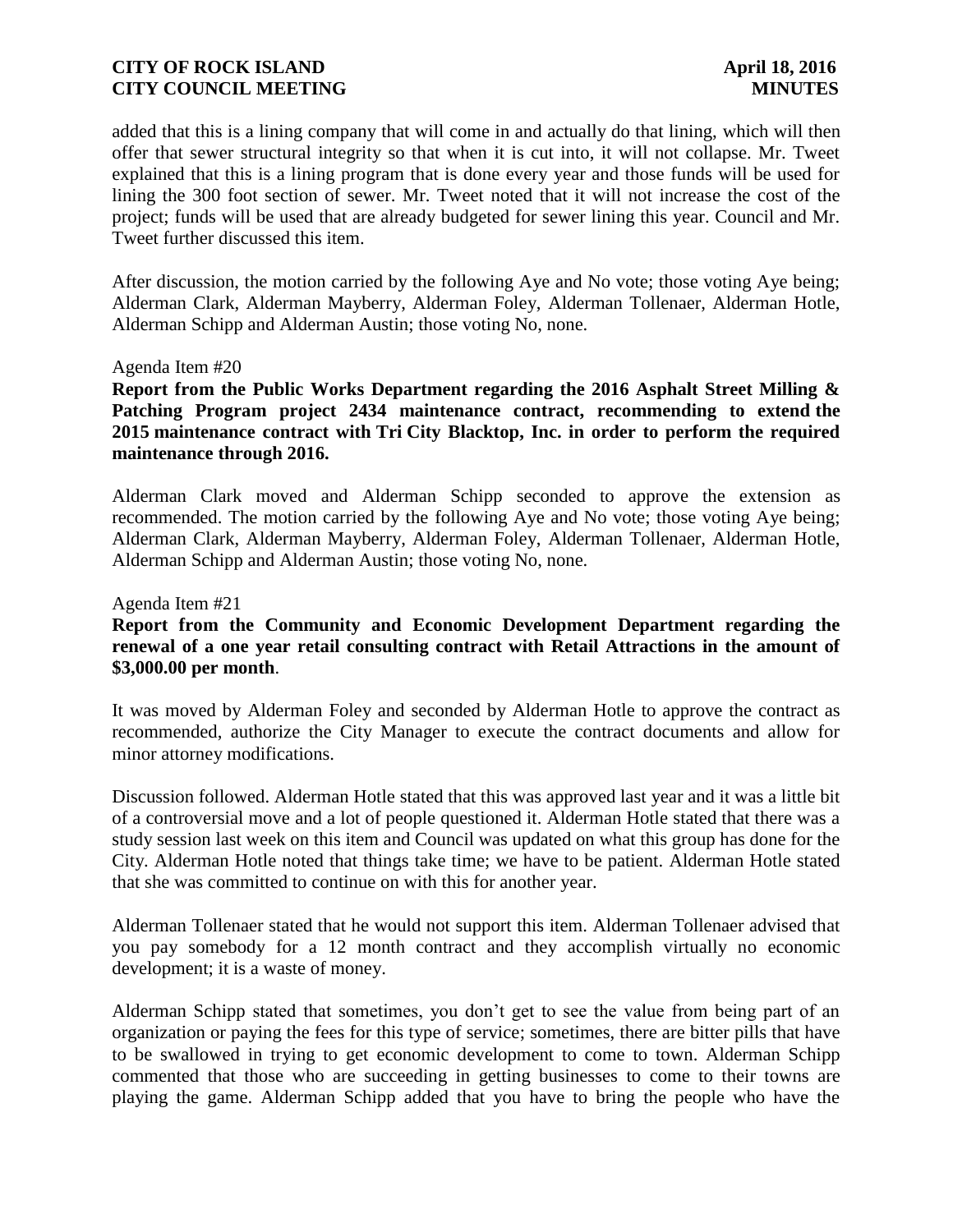connections to your town, and there is a fee for that; you have to be a member of organizations such as the Chamber or else you get cut out of that information and it may end up working against you. Alderman Schipp stated that he plans on supporting this item to give it one more year of review.

After discussion, the motion carried by the following Aye and No vote; those voting Aye being; Alderman Clark, Alderman Foley, Alderman Hotle, Alderman Schipp and Alderman Austin; those voting No, Alderman Mayberry and Alderman Tollenaer.

#### Agenda Item #22

**Report from the Community and Economic Development Department regarding an adjustment to the FY2016 budget, recommending to increase the FY2016 budget in the amount of \$110,000.00 to finance demolition round 2 of the Blight Reduction Program.** 

Alderman Austin moved and Alderman Hotle seconded to approve the budget adjustment as recommended.

Discussion followed. Alderman Schipp inquired upon Community and Economic Development Director Jeff Eder to comment on what properties will be affected by this decision.

Mr. Eder stated that the properties are in the memo. Mr. Eder advised that these are grant funds and a list of properties had to be submitted over a year ago when the grant was first applied for.

Urban Planner Brandy Howe stated that the properties include 729  $12<sup>th</sup>$  Avenue, 729  $14\frac{1}{2}$  Street and 825  $24<sup>th</sup>$  Street. Ms. Howe added that this is for the current round of demolitions. Ms. Howe mentioned that six properties were done in the fall so this is the halfway point for the grant. Ms. Howe stated that these properties were recently acquired through the tax auction and staff was able to replace these properties with three properties the City doesn't own and this allows the City to do it without having to spend additional money for the purchase of the properties. Council and Ms. Howe further discussed this item.

Alderman Schipp inquired as to whether there was something in line for the next phase or is the City just taking the properties down right now.

Ms. Howe stated that there are about 15 eligible properties that can be taken down with the money that would become available to the City through this program; the City is obligated to meet the halfway mark. Council and Ms. Howe further discussed this item. Mr. Eder noted that the whole intention of the program was to eliminate blight.

After more discussion, the motion carried by the following Aye and No vote; those voting Aye being; Alderman Clark, Alderman Mayberry, Alderman Foley, Alderman Tollenaer, Alderman Hotle, Alderman Schipp and Alderman Austin; those voting No, none.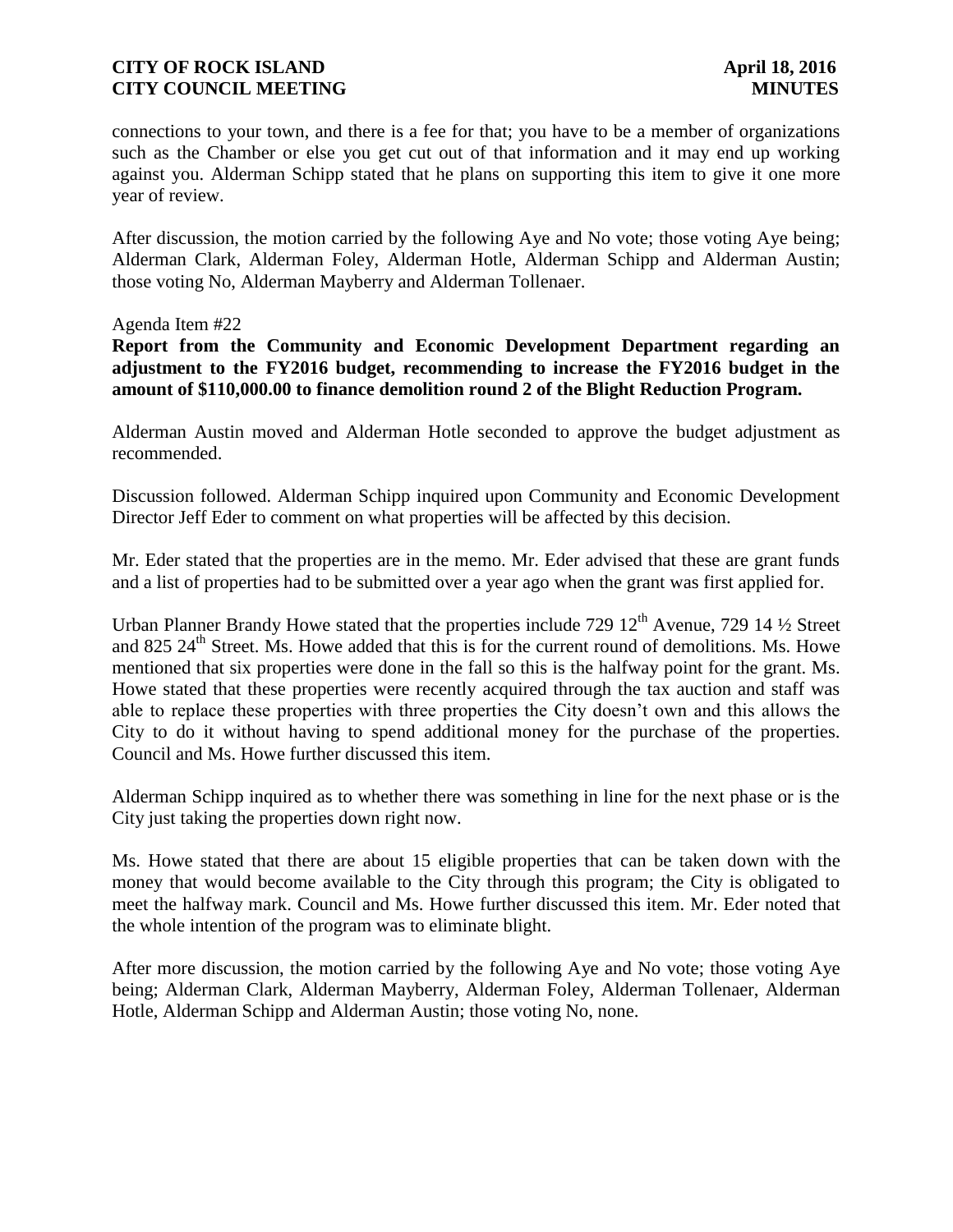#### Agenda Item #23

# **Report from the Community and Economic Development Department regarding the transfer of three properties at 729 12th Avenue, 729 14 ½ Street and 825 24th Street to GROWTH.**

It was moved by Alderman Foley and seconded by Alderman Hotle to approve the transfer of properties as recommended, authorize the City Manager to execute the contract documents and refer to the City Attorney for an ordinance. The motion carried by the following Aye and No vote; those voting Aye being; Alderman Mayberry, Alderman Foley, Alderman Tollenaer, Alderman Hotle, Alderman Schipp and Alderman Austin; those voting No, none. Alderman Clark abstained.

#### Agenda Item #24

### **Report from the Community and Economic Development Department regarding review of a two-lot minor final plat for the Watch Tower Fifth Addition located at 3750 11th Street**.

Alderman Foley moved and Alderman Clark seconded to approve the final plat as recommended. The motion carried by the following Aye and No vote; those voting Aye being; Alderman Clark, Alderman Mayberry, Alderman Foley, Alderman Tollenaer, Alderman Hotle, Alderman Schipp and Alderman Austin; those voting No, none.

#### Agenda Item #25

### **Report from the City Clerk regarding a request from Annette Zapolis of Cool Beanz Coffeehouse to have background music through the utilization of small speakers outside in the café area during normal business hours.**

It was moved by Alderman Schipp and seconded by Alderman Hotle to approve the request as recommended, subject to complying with all liquor license regulations and being closed down early if noise complaints are received. The motion carried by the following Aye and No vote; those voting Aye being; Alderman Clark, Alderman Mayberry, Alderman Foley, Alderman Tollenaer, Alderman Hotle, Alderman Schipp and Alderman Austin; those voting No, none.

#### Agenda Item #26

# **Report from the City Clerk regarding a request from Pearlie Williams for a Street Closing at 14 ½ Street between 8th Avenue and 9th Avenue on Saturday, April 23, 2016 from 2:30 pm to 6:00 pm for her daughter's birthday party.**

Alderman Clark moved and Alderman Hotle seconded to approve the request as recommended. The motion carried by the following Aye and No vote; those voting Aye being; Alderman Clark, Alderman Mayberry, Alderman Foley, Alderman Tollenaer, Alderman Hotle, Alderman Schipp and Alderman Austin; those voting No, none.

#### Agenda Item #27

**Report from the City Clerk regarding a request from Steve's Old Time Tap to host their annual weekly Motorcycle Bike Night event outside on Wednesday's from 5:00 pm to**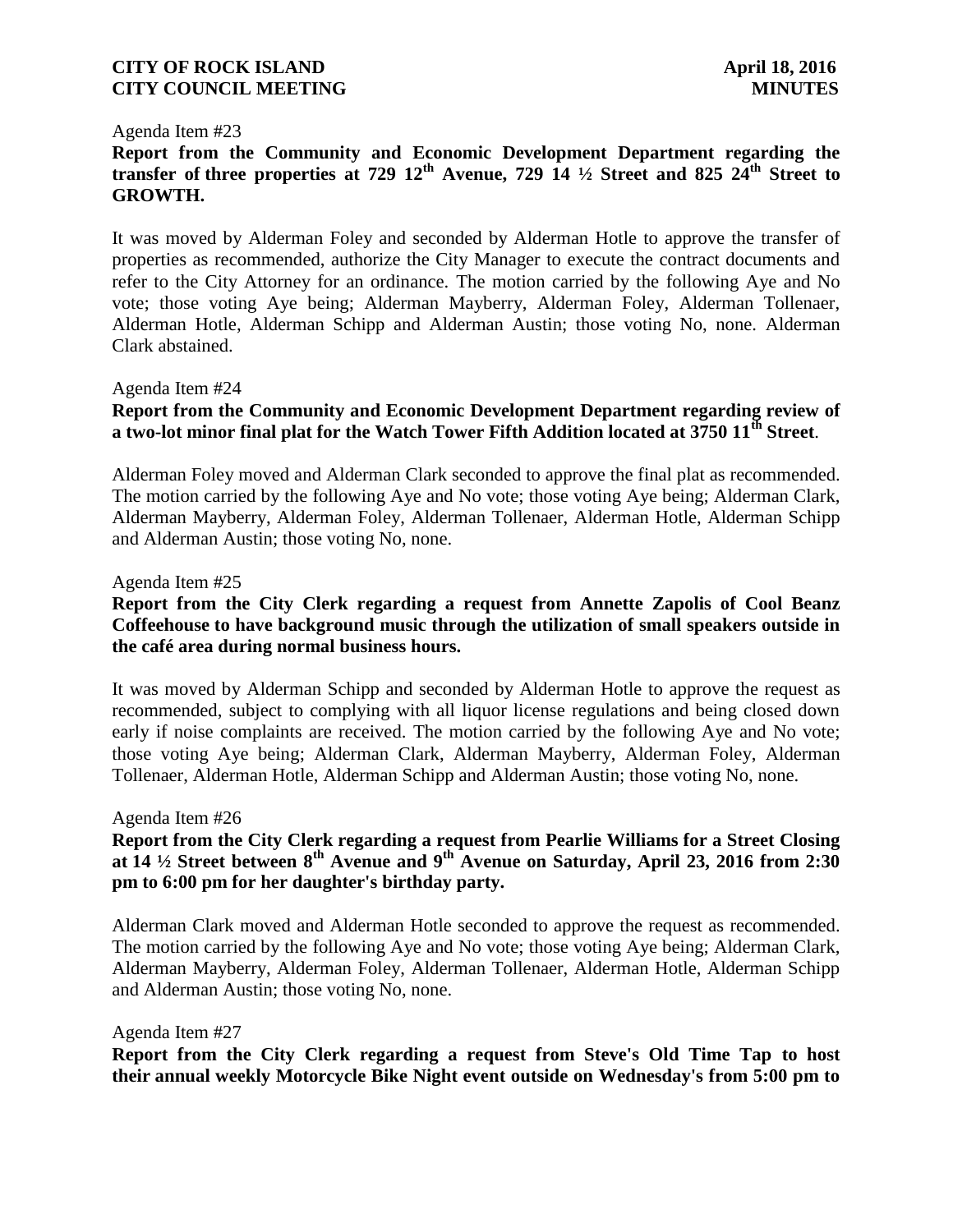### **10:00 pm beginning Wednesday, May 4, 2016 and concluding on Wednesday, November 2, 2016 in the Stern Center / Bridges Catering parking lot.**

It was moved by Alderman Hotle and seconded by Alderman Foley to approve the event as recommended, subject to complying with all liquor license regulations. The motion carried by the following Aye and No vote; those voting Aye being; Alderman Clark, Alderman Mayberry, Alderman Foley, Alderman Tollenaer, Alderman Hotle, Alderman Schipp and Alderman Austin; those voting No, none.

Agenda Item #28

# **Report from the City Clerk regarding a Plaza activity application from Steve's Old Time Tap to host the 5th annual CCKMA Car and Bike Show on Sunday, August 21, 2016 from noon to 6:00 pm and requesting a waiver of the application and permit fees.**

Alderman Foley moved and Alderman Hotle seconded to approve the event and waiver of fees as recommended, subject to complying with all liquor license regulations. The motion carried by the following Aye and No vote; those voting Aye being; Alderman Clark, Alderman Mayberry, Alderman Foley, Alderman Tollenaer, Alderman Hotle, Alderman Schipp and Alderman Austin; those voting No, none.

Agenda Item #29 **Other Business.**

Alderman Hotle inquired upon Police Chief Jeff VenHuizen as to whether the School District was contacted in regards to the parking component concerning their high school prom that will be held downtown at the Stern Center on a weekend night.

Police Chief Jeff VenHuizen stated that Lt. Richard Landi had some discussions. The Chief stated that he knows there was some concern about safety, designated parking spots and a big vehicle that would be pulling in and out of the spaces.

Mayor Pauley advised that he talked to Lt. Landi about this item and the City will block off five spots so that the Limo can come and go without any issues.

Alderman Hotle stated that there has never been a prom downtown. Alderman Hotle wanted to make sure that there will be extra coverage in terms of the safety component.

Police Chief VenHuizen advised that the Downtown Patrol Unit is aware and they will be focused on that area to make sure there are no problems.

Alderman Austin inquired upon Parks and Recreation Director Bill Nelson to step forward. Alderman Austin stated that this is Mr. Nelson's last Council meeting. Alderman Austin inquired as to how many years Mr. Nelson has been with the City.

Mr. Nelson stated that he has been with the City for 18 years. Mr. Nelson added that he has been involved in Parks and Recreation services for 48 years and full-time for 36 years.